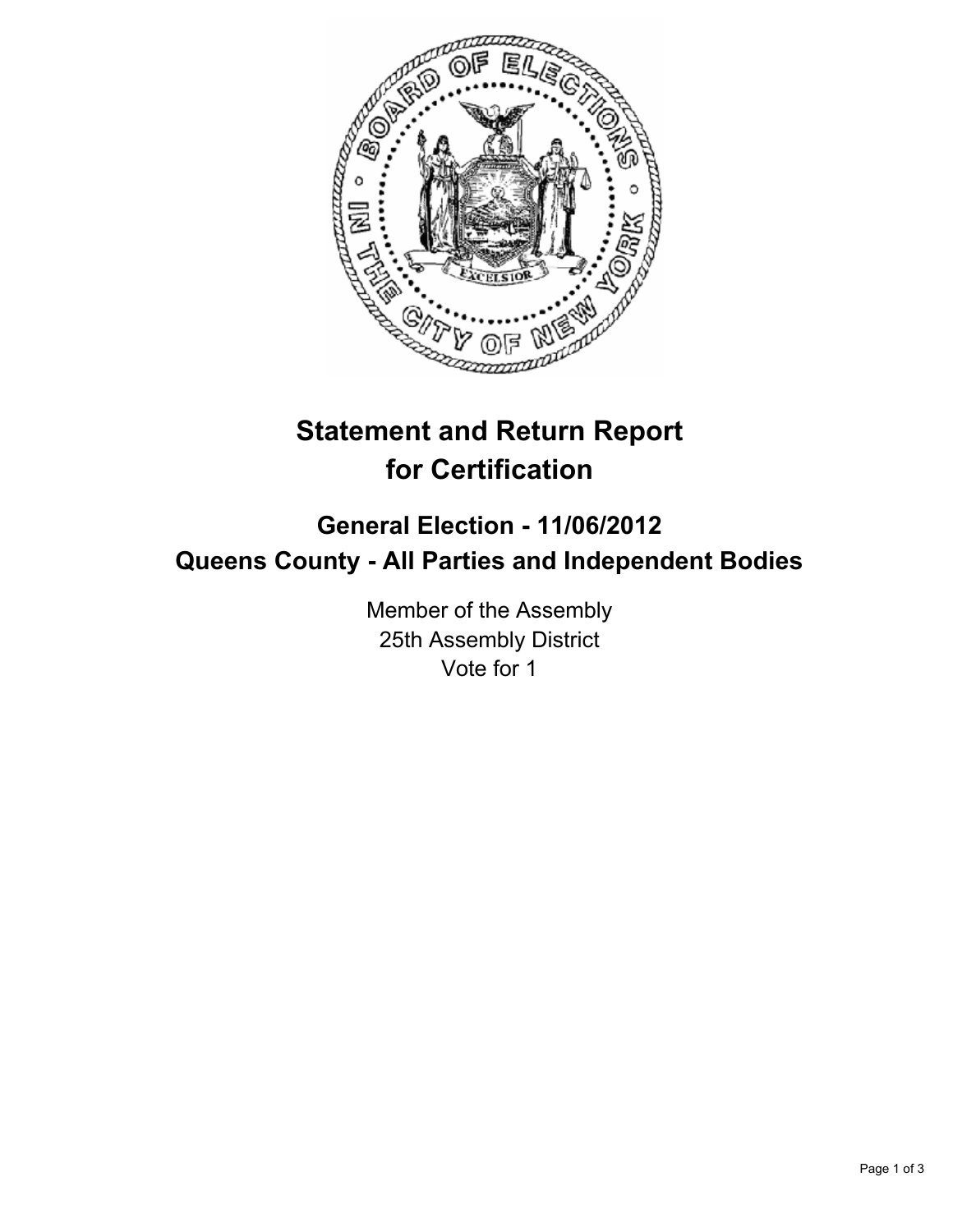

## **Assembly District 25**

| <b>PUBLIC COUNTER</b>                                    | 27,846         |
|----------------------------------------------------------|----------------|
| <b>EMERGENCY</b>                                         | 0              |
| ABSENTEE/MILITARY                                        | 980            |
| <b>FEDERAL</b>                                           | 351            |
| <b>SPECIAL PRESIDENTIAL</b>                              | $\mathbf{0}$   |
| <b>AFFIDAVIT</b>                                         | 2,072          |
| <b>Total Ballots</b>                                     | 31,249         |
| Less - Inapplicable Federal/Special Presidential Ballots | (351)          |
| <b>Total Applicable Ballots</b>                          | 30,898         |
| NILY D. ROZIC (DEMOCRATIC)                               | 15,889         |
| ABRAHAM M. FUCHS (REPUBLICAN)                            | 6,098          |
| WILLIAM N. GARIFAL JR. (CONSERVATIVE)                    | 655            |
| NILY D. ROZIC (WORKING FAMILIES)                         | 590            |
| JERRY M. IANNECE (INDEPENDENCE)                          | 1,431          |
| ALEXA BELL (WRITE-IN)                                    | 1              |
| ANTHONY WIENER (WRITE-IN)                                | 1              |
| BETTY LU (WRITE-IN)                                      | $\mathbf{1}$   |
| CYRUS MCGOLDRICK (WRITE-IN)                              | $\overline{c}$ |
| LEE FALAN (WRITE-IN)                                     | $\mathbf{1}$   |
| MARTHA FLORES-VAZQUEZ (WRITE-IN)                         | $\mathbf{1}$   |
| MICHELLE LU (WRITE-IN)                                   | $\mathbf{1}$   |
| PHIL GIM (WRITE-IN)                                      | 24             |
| PHILIP GIM (WRITE-IN)                                    | 1              |
| RON KIM (WRITE-IN)                                       | 4              |
| TEJAS DESAI (WRITE-IN)                                   | $\mathbf{1}$   |
| UNATTRIBUTABLE WRITE-IN (WRITE-IN)                       | $\overline{7}$ |
| ZHENG HAO MA (WRITE-IN)                                  | $\mathbf{1}$   |
| <b>Total Votes</b>                                       | 24,709         |
| Unrecorded                                               | 6,189          |